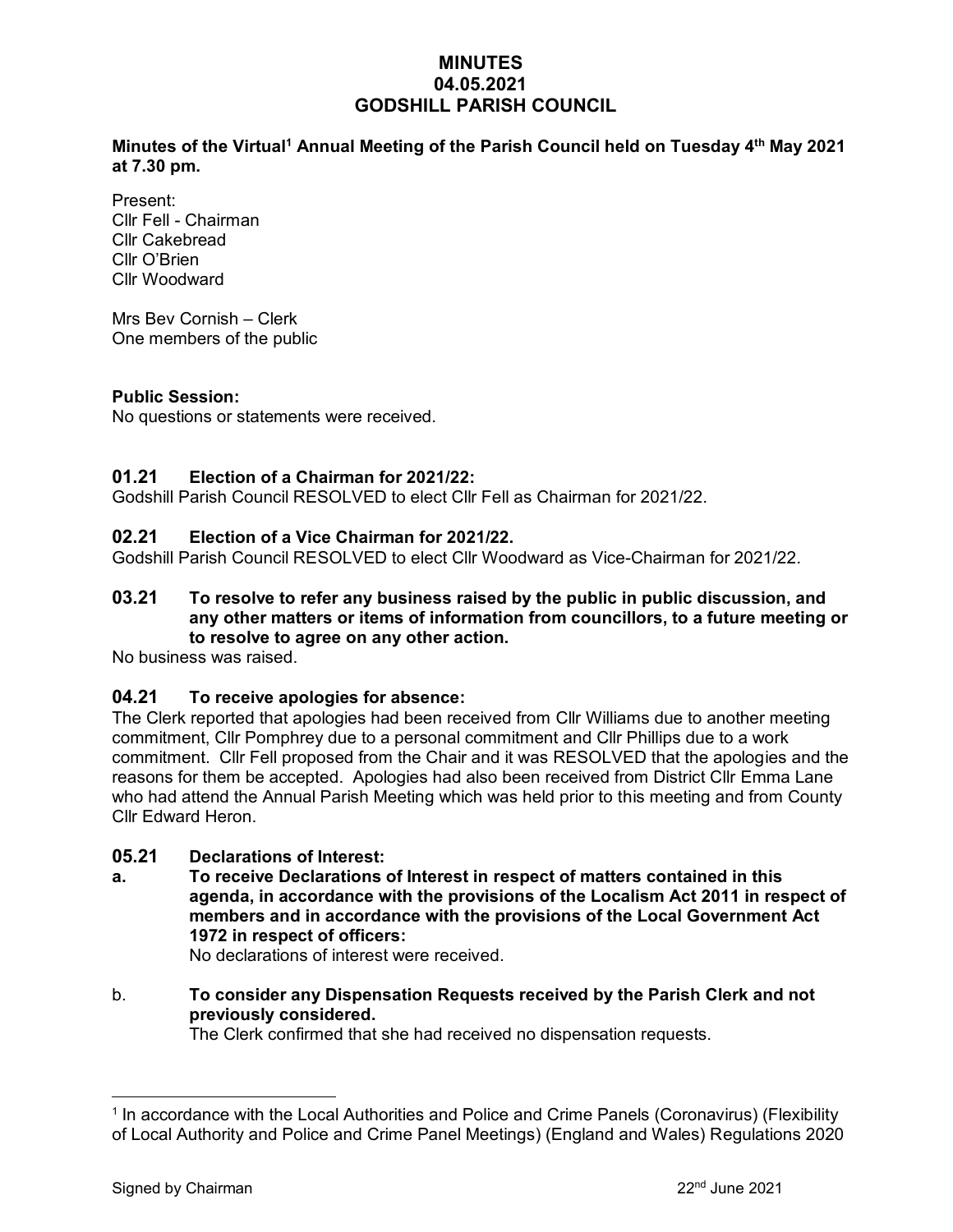# **MINUTES**

### **04.05.2021**

### **06.21 To resolve to approve the Minutes of the Ordinary Meeting held on 13th April 2021:**

Cllr Fell proposed, Cllr O'Brien seconded and it was RESOLVED that the Minutes be approved and signed as a true record by the Chairman.

### **07.21 To resolve to re-adopt the Council's Standing Orders for 2021/22:**

Godshill Parish Council RESOLVED to approve the re-adoption of Council's Standing Orders for 2021/22.

- **08.21 To resolve to re-adopt the Council's Financial Regulations for 2021/22:** Godshill Parish Council RESOLVED to approve the re-adoption of Council's Financial Regulations for 2021/22.
- **09.21 To resolve to re-affirm the Council's adoption of and eligibility to use the General Power of Competence:**

Godshill Parish Council RESOLVED to re-affirm the Council's adoption of and eligibility to use the General Power of Competence for 2021/22.

### **10.21 To consider and re-adopt the following Parish Council Policies for 2021/22:**

Godshill Parish Council RESOLVED to re-adopt the following Policies for 2021/22:

- Risk Management Policy and Risk Registers 1-3
- General Reserves Policy
- Complaints Policy
- Remote/Virtual Meeting Protocol
- Policy on Filming, Photographing, Audio Recording & Social Media Reporting of Public Parish Council and Committee Meetings
- Procedures for handling requests made under the Freedom of Information Act 2000.
- Policy on Cycling in Godshill
- Documents pertaining to the General Data Protection Regulation (EU) 2016/679:
	- a. Information & Data Protection Policy b. Document Retention & Disposal Policy
	- c. Social Media & Electronic Communication Policy
- **11.21 To consider and review the Parish Council's Asset Register for 2021/22.** Godshill Parish Council RESOLVED to approve the Asset Register for 2021/22.
- **12.21 To confirm approval of the arrangements for insurance cover in respect of all insured risks:**

Godshill Parish Council RESOLVED to approve the arrangements for insurance cover in respect of insured risks.

**13.21 To agree the dates and times of ordinary meetings of the Council for 2021/22:** Godshill Parish Council RESOLVED to approve the dates and times of ordinary meetings of the Council for 2021/22.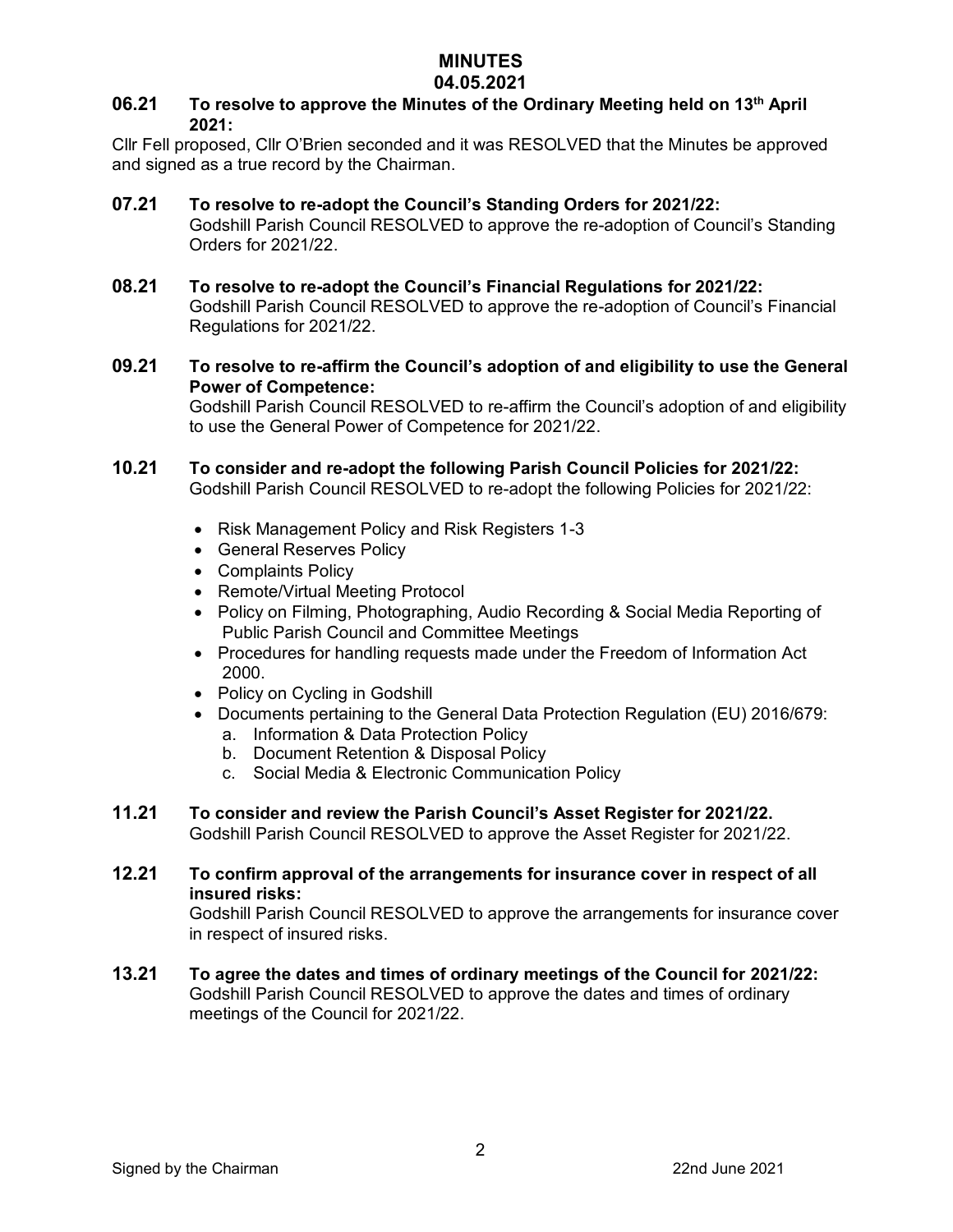### **MINUTES 04.05.2021**

- **14.21 To resolve to appoint the following Representatives of Godshill Parish Council:**  Godshill Parish Council RESOLVED to appoint representatives to the following outside organisations for 2021/22:
	- a. Godshill Village Hall Committee Cllrs O'Brien and Williams
	- b. New Forest Consultative Panel Any available councillor
	- c. Footpath & Rights of Way Officer Cllrs Pomphrey and Fell
	- d. New Forest Association of Town & Parish Councils (NFALC) Cllr Fell
	- e. NFNPA Quadrant meetings Cllrs Woodward and Cakebread
	- f. Western Escarpment Conservation Area Steering Group Any available councillor
	- g. Sandy Balls Holiday Centre Cllr Pomphrey

#### **15.21 To resolve to note the Clerk's Report providing information on recent issues and work completed:**

Cllr Fell proposed from the Chair and it was RESOLVED that the Clerk's report be noted as follows:

**Litter Warden: Feb 20 Mtg: Cricket Pitch Bin:** No further progress on this.

**25.20: Parking at Entrance to Newgrounds:** The Clerk has chased Sean Marsh again.

**36.20: Footpath 772:** No response from the Countryside Access Team on the Footpath repair. Clerk has chased again.

**58.20: British Telecommunications plc EIR Request:** No response has been received from BT regarding the number of visits for repairs to DSLAM Cabinet outside Godshill Village Hall, SP6 2LH.

**142:20: Average speed cameras:** The Clerk sent the response on the letter to Bramshaw Parish Council and agreed to share the sending of the letters once the letter was agreed. Letters also to be sent to members of the North West Quadrant meeting at the NFNPA.

## **16.21 Planning and Tree Work Applications:**

## **Application No: CONS/21/0202**

**Holly Ridge, The Ridge, Godshill – Coppice 4 x Holly trees -** Following a brief report from Cllr Cakebread, Cllr Fell proposed, Cllr Cakebread seconded and it was RESOLVED that the decision on this application be left to the Tree Officer.

### **17.21 To resolve to approve the Scheme of Delegation and Business Continuity Plan for the period 7th May 2021 to 7th June 2021:**

Cllr Cakebread proposed, Cllr O'Brien seconded and it was RESOLVED to approve the Scheme of Delegation and Business Continuity Plan up to 7th June 2021.

**18.21 To consider a proposal from Cllr Fell to restore the verge adjacent to the eastern pinch point in Southampton Road with replacement dragons teeth with the purpose of deterring damage by vehicles and to agree to allocate the sum of £200 for materials to enable the Parish Lengthsman to carry out the work:**

Following a report from Cllr Fell, he proposed, Cllr O'Brien seconded and it was RESOLVED that the project and funding be approved.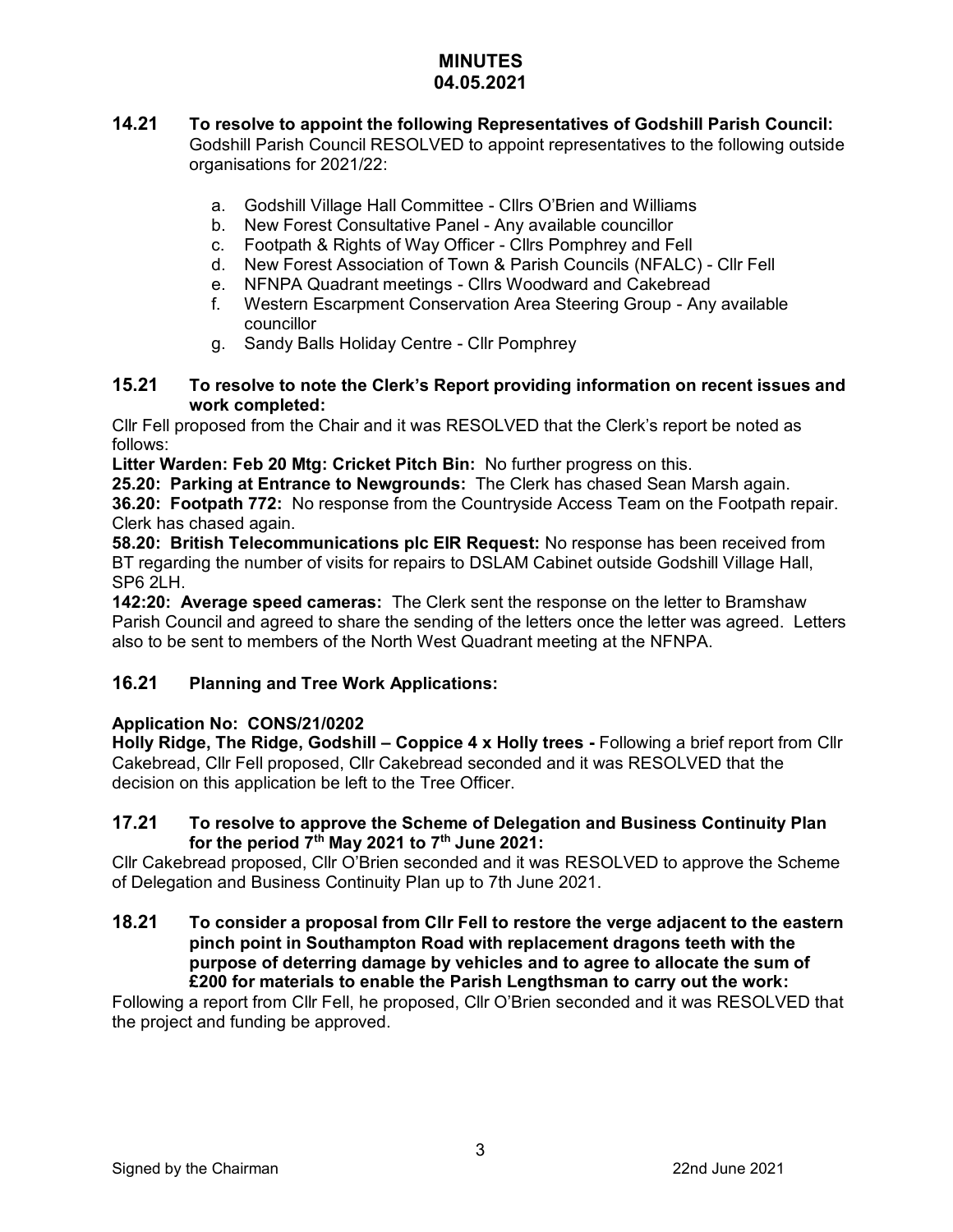#### **MINUTES 04.05.2021**

### **19.21 To consider and resolve to agree a response to the Ministry of Housing, Communities and Local Government's consultation and call for evidence on Local authority remote meetings:**

Following a detailed discussion in which views expressed were of being:

- As 'agile' as possible in terms of meetings which permit members of the public, officers of the NFNPA and NFDC and the District and County Councillors to attend remotely if they wish rather than driving across the Forest to attend council meetings.
- To have the choice for people and councillors to attend remotely or in person so that it also provides flexibility.

### **20.21 To resolve to approve the following payments:**

- £44.97 Society of Local Council Clerks Annual subscription shared proportionately with Downton Parish Council.
- £255.92 Hampshire Association of Local Councils Annual subscription.

Cllr Fell proposed, Cllr Woodward seconded and it was RESOLVED that the payments be approved.

### **21.21 Finance and Policy:**

### **a. To resolve to approve the sum of £640.25 as the Accounts for payment for May.**

|                        |        | <b>Cheque No.</b> |
|------------------------|--------|-------------------|
| <b>SLCC</b>            | 44.97  | 100697            |
| <b>HALC</b>            | 255.92 | 100698            |
| B Cornish – May salary | 339.36 | 100699            |

Cllr Fell proposed, Cllr Woodward seconded and it was RESOLVED that the accounts for payment be approved.

### **b. To resolve to approve the Bank balances - Cheque and Reserve Accounts.**

#### **Balances to be Approved and Noted as at 04.05.21**

Current Account: £12,379.52 Deposit Account: £581.12

Cllr Fell proposed, Cllr Woodward seconded and it was RESOLVED that the balances be approved and noted.

### **22.21 Outside Bodies and Representation:**

**North West Quadrant:** Cllr Woodward gave a detailed report on a recent meeting at which the following matters were discussed:

- Progress on the 'Care for the Forest, Care for Each Other', and plans for coping with visitors as lockdown restrictions ease [https://www.newforestnpa.gov.uk/news/action-plan-put-in](https://www.newforestnpa.gov.uk/news/action-plan-put-in-place-to-encourage-care-for-the-new-forest/)[place-to-encourage-care-for-the-new-forest/](https://www.newforestnpa.gov.uk/news/action-plan-put-in-place-to-encourage-care-for-the-new-forest/)
- Partnership Plan Update looking ahead for the next five years. The NPA will be considering a working draft at its 29 April followed by formal consultation from mid-June onwards with the key aspect being the addressing of issues raised by the "Glover Review on National parks".